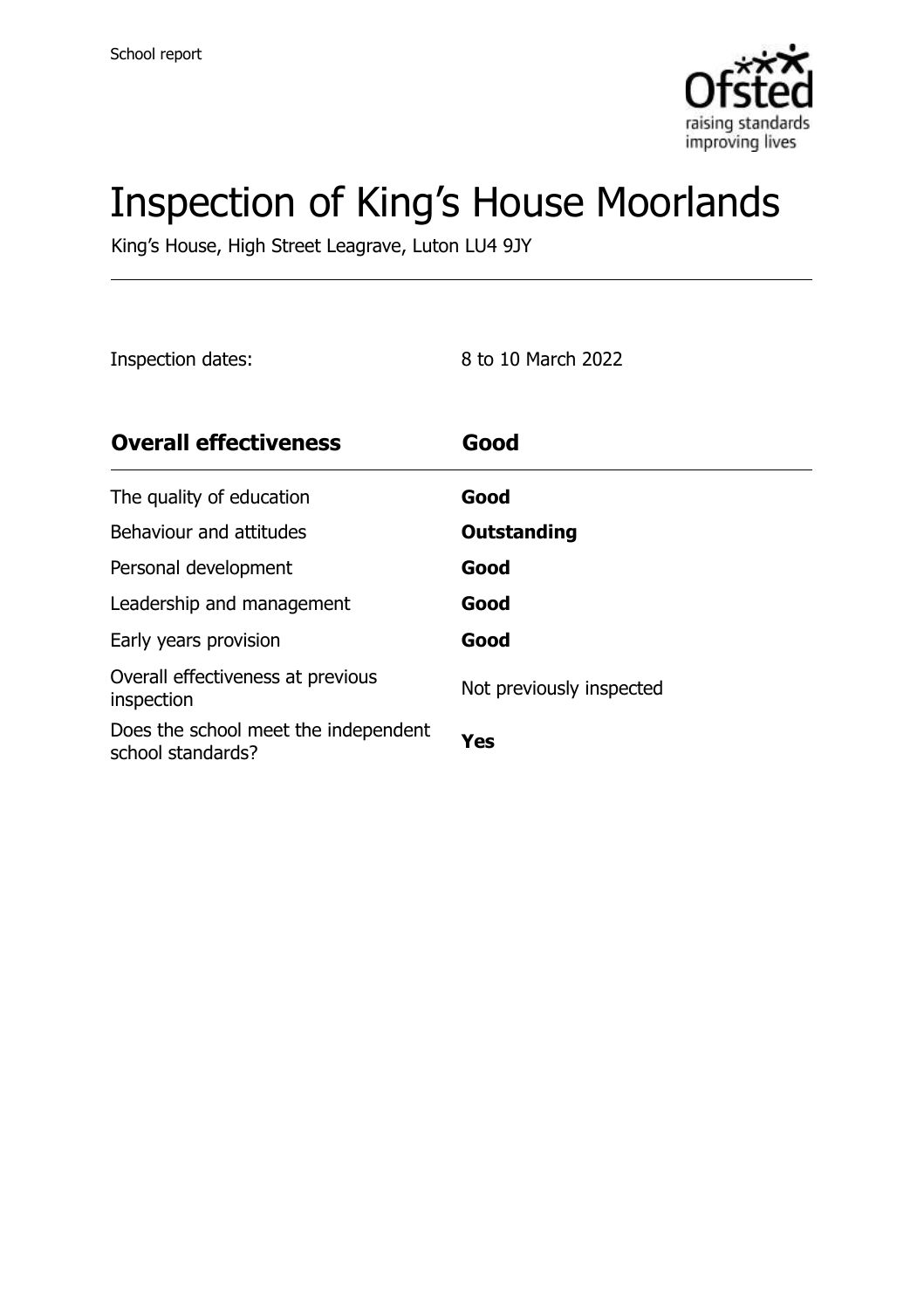

#### **What is it like to attend this school?**

Pupils enjoy attending this friendly school. They behave exceptionally well and have high expectations of how they and others should behave. Pupils have very positive attitudes to learning. They participate enthusiastically in lessons and strive to do their best. Bullying is extremely rare. Any minor disagreements are resolved quickly. Pupils trust staff to sort out any worries.

Pupils feel safe. They are well cared for by staff. Pupils show small acts of kindness to others without prompting.

Teachers encourage pupils to aim high and pupils respond well to this. Pupils work hard and improve the quality of their work. They achieve well in a range of subjects and are well prepared for the next stage of their learning.

Pupils respect and celebrate their differences. They enjoy learning about different cultures. Pupils appreciate the range of trips and visiting speakers that help them learn about life in British society and future employment opportunities. Pupils participate in a range of clubs and activities that enable them to pursue their interests. They would like a wider range of sports clubs to be available. Pupils aspire to take on responsibilities such as prefects, house captains, school councillors and monitors.

#### **What does the school do well and what does it need to do better?**

Leaders have established a culture of high aspirations. Pupils want to achieve their best academically. Teachers help pupils to aim for higher standards and grow in confidence. Leaders have designed a curriculum that gives pupils a foundation for future learning across a broad range of subjects and prepares them well for life outside of school.

Leaders have organised the curriculum well. In most subjects, the important knowledge that pupils will learn is clearly identified for each year and leaders' planning shows how pupils gain an understanding of more-complex ideas over time. Leaders know the few subjects where this is not the case and where pupils find it harder to remember and use important subject knowledge.

Staff have secure knowledge of the subjects that they teach. Teachers explain things well and check on pupils' understanding effectively. They routinely teach important subject knowledge in an order that helps pupils remember it. This builds on what pupils know and can do from lesson to lesson. Occasionally, teachers plan activities that do not build upon or use what pupils know and can do. In these cases, pupils remember the activity rather than important subject knowledge. However, over time, pupils know and understand more in the subjects they study.

Leaders ensure that staff have the expertise to teach reading and phonics effectively. Pupils use their phonics knowledge confidently to read unfamiliar words.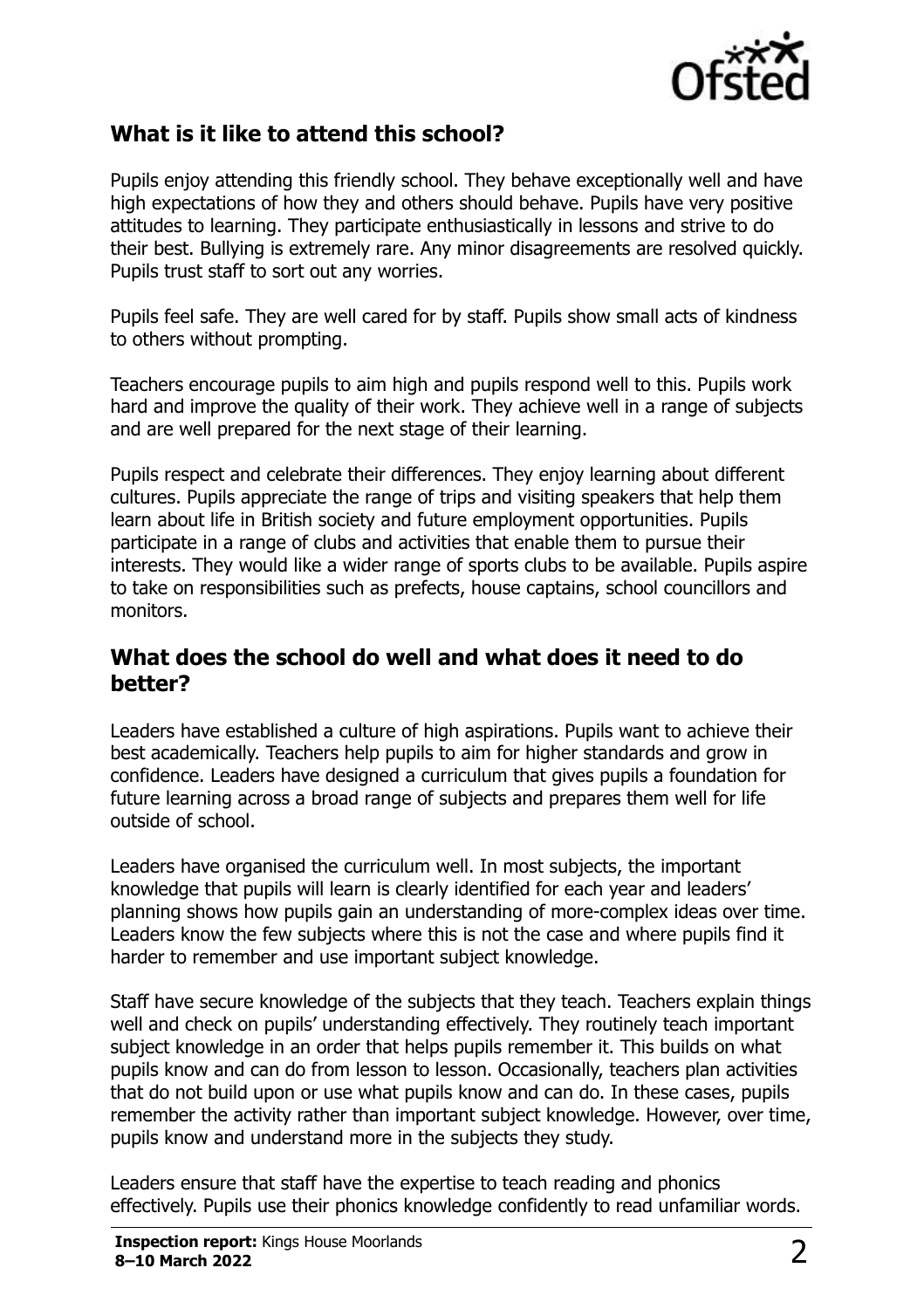

Teachers match pupils' reading books to the sounds they know. Pupils can read confidently and with understanding. Staff use their regular checks on pupils' reading to spot any pupils who are falling behind. They ensure that these pupils get the help that they need to catch up.

Teachers provide pupils with many opportunities to read. They ensure pupils read a variety of text types. Children in the Reception class learn about stories, books and rhymes from the very start. Pupils enjoy the books that they read in class. They like discussing the themes that these books include. Pupils develop a genuine love of reading. As they get older, pupils can explain reasons for their choices of favourite books and authors.

Staff have the same high aspirations for pupils with special educational needs and/or disabilities (SEND) as for other pupils. Each pupil with SEND has an individual learning plan that identifies their needs, targets for learning and strategies that teachers should use. In a few cases, some of these strategies are not precise enough to help teachers adapt activities as effectively as they could. However, overall pupils with SEND get the help they need to make strong progress in their learning and independence.

Pupils understand staff's high expectations of behaviour. Children in the Reception class quickly settle into routines. Adults show how members of the school are expected to behave and speak to others. Pupils' excellent behaviour and attitudes support learning. Pupils are helpful, respectful and polite to others. They give a warm welcome to visitors and those who are new to the school.

Leaders have carefully considered pupils' personal, social, health and economic education (PSHE) curriculum. Lessons are complemented by a well-designed programme of assemblies which promote pupils' personal development well. Pupils learn about why it is important to respect difference in modern Britain. Leaders ensure that pupils are introduced to the world of work and learn about different careers from an early age.

Members of the proprietor body have the mix of expertise and skills required to fulfil their roles effectively. Leaders have an accurate view of the school's strengths and what needs to further improve. Staff feel well supported by leaders. They say that leaders consider staff well-being.

The proprietor body has ensured that all the independent school standards are met. The school site is safe because health and safety policies and procedures are followed rigorously. The school's website provides parents with the information they require, such as the school's safeguarding policy and complaints procedure. The proprietor body ensures that the school complies with the Equality Act 2010.

### **Safeguarding**

The arrangements for safeguarding are effective.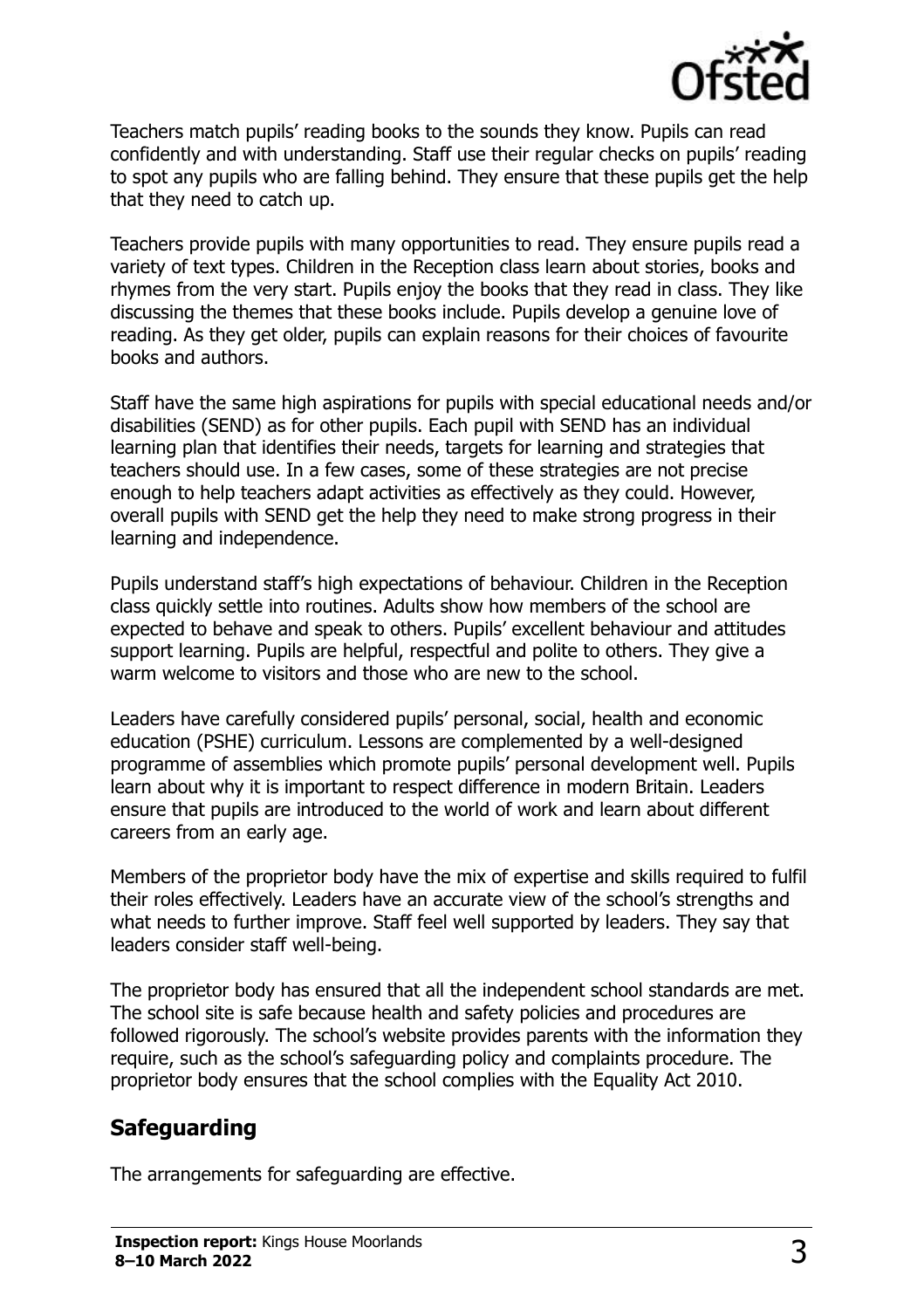

Leaders ensure that the curriculum helps pupils learn how to stay safe and recognise risks. For example, pupils learn how to spot harmful relationships and friendships in PSHE. Pupils learn about online safety in PSHE and computing lessons.

Leaders' safeguarding policies and procedures follow the latest guidance and are published on the school's website. Leaders ensure that the required checks on adults who work in the school are carried out thoroughly and accurately recorded. Staff have regular safeguarding training. They know how and when to report concerns. Leaders act upon concerns promptly and appropriately to ensure that pupils are safe.

# **What does the school need to do to improve?**

# **(Information for the school and proprietor)**

- In many subjects and year groups, leaders' curriculum planning identifies the important subject knowledge that pupils should know, and organises the teaching of this knowledge in a logical way. In a small number of subjects, such as computing, curriculum plans do not identify precisely enough the important knowledge that pupils should learn or how knowledge builds on what pupils already know from one year to another. This means it is harder for pupils to remember and use important subject knowledge. Leaders should ensure that all curriculum plans consistently identify the important knowledge that pupils should learn and order this in a way that helps pupils to know and remember more.
- Occasionally, teachers plan activities that do not focus on the subject knowledge that pupils need to remember or build effectively on what pupils should know or be able to do. Pupils remember the activity but not the intended learning. This slows pupils' progress. Leaders should ensure that teachers plan activities that implement leaders' intended curriculum highly effectively.
- Pupils with SEND access the full curriculum. They work towards the same challenging learning goals as their classmates. For some pupils with SEND, their learning support plans do not identify precisely enough all the provision that pupils should receive. This means that teachers do not adapt their teaching as well as they could to meet pupils' needs. Leaders should ensure that staff receive clear guidance so that teachers adapt their plans well to meet the needs of all pupils with SEND.

### **How can I feed back my views?**

You can use [Ofsted Parent View](http://parentview.ofsted.gov.uk/) to give Ofsted your opinion on your child's school, or to find out what other parents and carers think. We use information from Ofsted Parent View when deciding which schools to inspect, when to inspect them and as part of their inspection.

The Department for Education has further [guidance](http://www.gov.uk/complain-about-school) on how to complain about a school.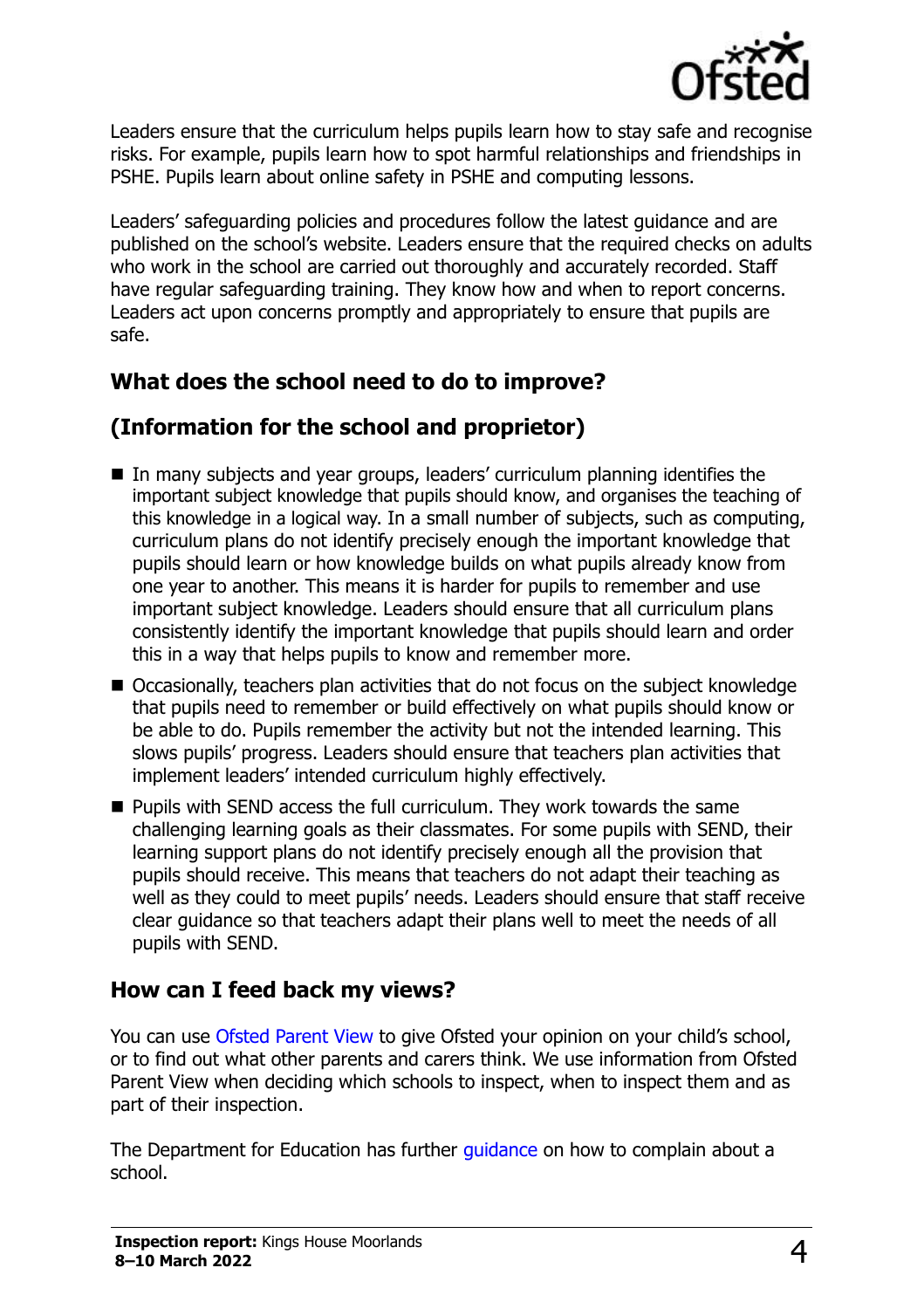

If you are the provider and you are not happy with the inspection or the report, you can [complain to Ofsted.](http://www.gov.uk/complain-ofsted-report)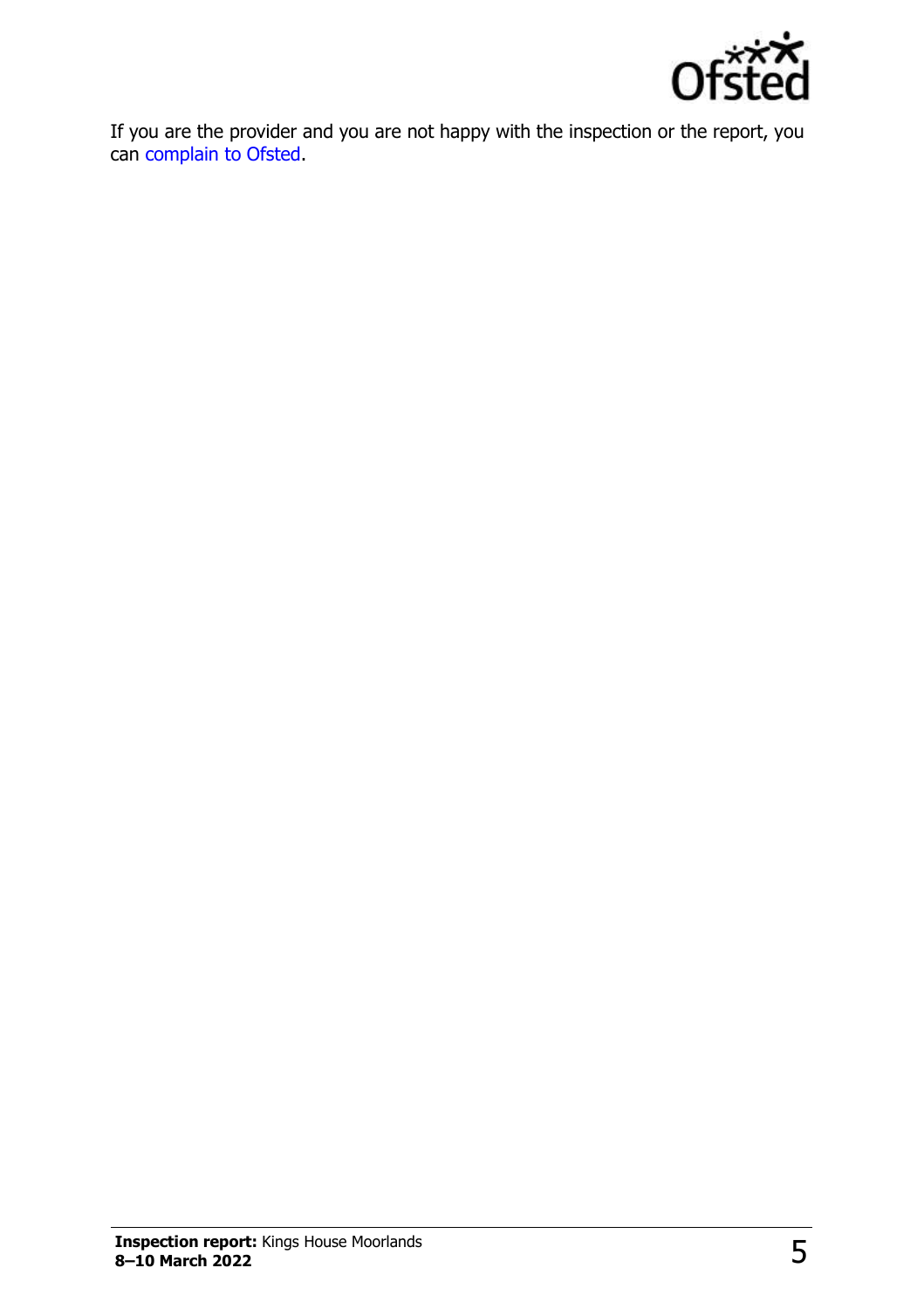

# **School details**

| Unique reference number             | 109726                                 |
|-------------------------------------|----------------------------------------|
| <b>DfE</b> registration number      | 821/6000                               |
| <b>Local authority</b>              | Luton                                  |
| <b>Inspection number</b>            | 10212839                               |
| <b>Type of school</b>               | Other independent school               |
| <b>School category</b>              | Independent school                     |
| <b>Age range of pupils</b>          | 4 to 13                                |
| <b>Gender of pupils</b>             | Mixed                                  |
| Number of pupils on the school roll | 140                                    |
|                                     |                                        |
| <b>Number of part-time pupils</b>   | $\mathbf 0$                            |
| <b>Proprietor</b>                   | King's House Moorlands Education Trust |
| <b>Chair</b>                        | <b>Alison Clark</b>                    |
| <b>Headteacher</b>                  | Andrew Cook (Principal)                |
| <b>Annual fees (day pupils)</b>     | £8,290                                 |
| <b>Telephone number</b>             | 01582 491430                           |
| <b>Website</b>                      | https://kingshouseschool.co.uk         |
| <b>Email address</b>                | enquiries@kingshouseschool.co.uk       |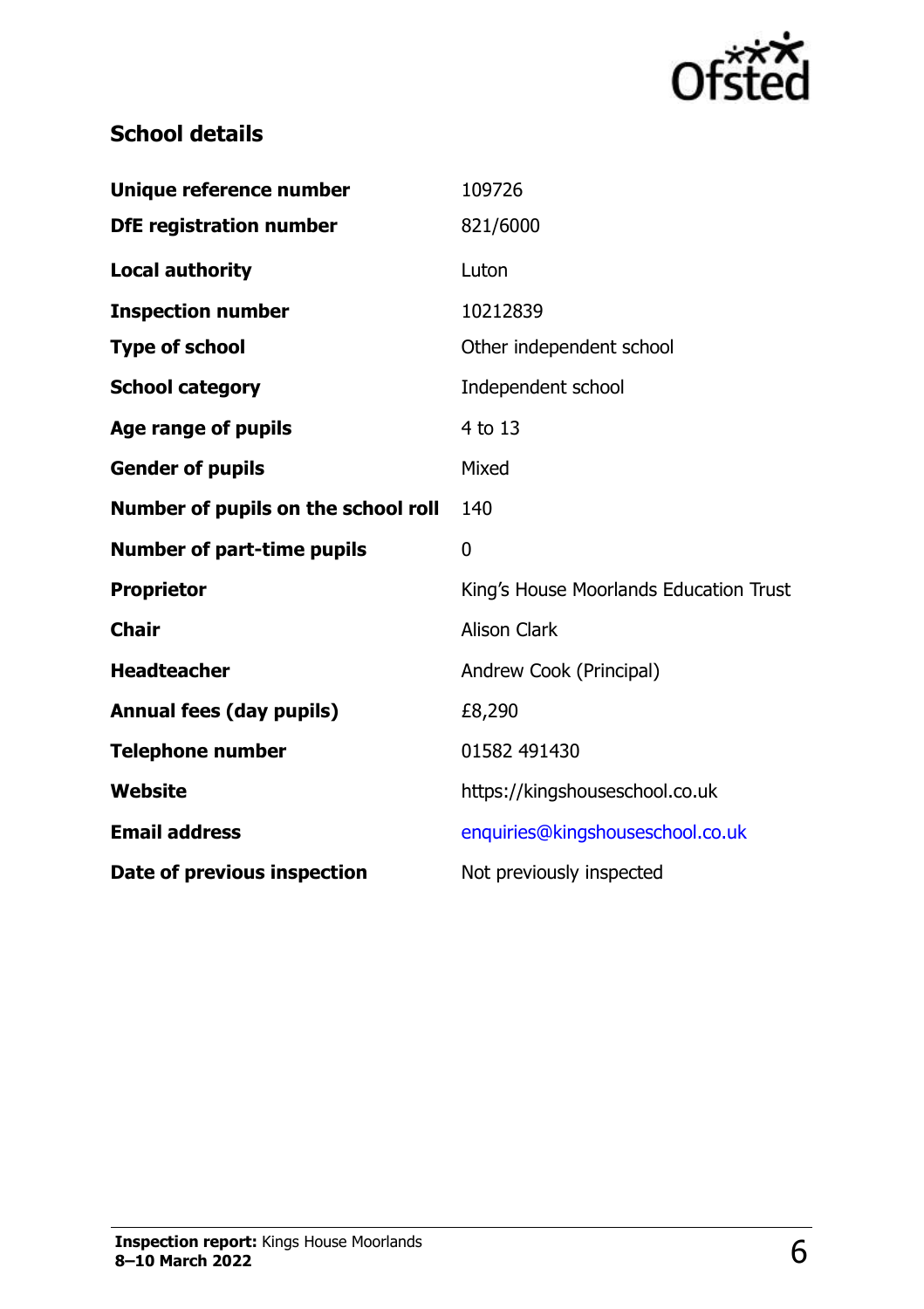

### **Information about this school**

- King's House Moorlands is an independent school that is currently registered to educate up to 170 pupils from age four to 13 years. It opened in 1891. It has previously been known as Moorlands School and King's House Preparatory School and Nursery. The school moved into its current premises in 2011. The principal was previously known as headteacher. He changed his title to principal when the school opened to Year 7 pupils in September 2021. At this time, the deputy headteacher took the title of headteacher and is responsible for the day-to-day oversight of the primary provision.
- The school is owned by The King's House Moorlands Education Trust. The proprietor body acquired the school in 1994. The principal and headteacher are trustees of the proprietor body that provides the governance of the school. At the time of the inspection an acting chair of the proprietor body, who is already a trustee, was in place. The proprietor body had contacted the Department for Education (DfE) to make them aware of this change.
- The proprietor body is also responsible for a nursery provision, Tots Academy, located at 140 High Street, Leagrave, Luton, LU4 9LJ. The nursery is separately registered and inspected by Ofsted.
- The proportion of pupils with SEND is below average. No pupils with SEND have an education, health and care plan.
- Pupils come from a range of ethnic backgrounds. Most pupils speak English as an additional language but there are no pupils who are in the early stages of speaking English.
- The school does not make use of alternative provision.
- In May 2021, Ofsted conducted a material change inspection as the school requested to increase its upper age range to 13 years. The inspection judged that the school was likely to meet the relevant independent school standards if the change was granted. The DfE approved the change in June 2021. The school started providing education for its first cohort of Year 7 pupils in September 2021.
- The DfE commissioned a monitoring inspection of the school in February 2019. This was to consider the progress the school had made regarding previously unmet standards judged at its previous Independent Schools Inspectorate Regulatory Compliance Inspection in June 2018. All standards checked during the monitoring inspection were judged to be met.

#### **Information about this inspection**

Inspectors carried out this inspection under section 109(1) and (2) of the Education and Skills Act 2008. The purpose of the inspection is to advise the Secretary of State for Education about the school's suitability for continued registration as an independent school.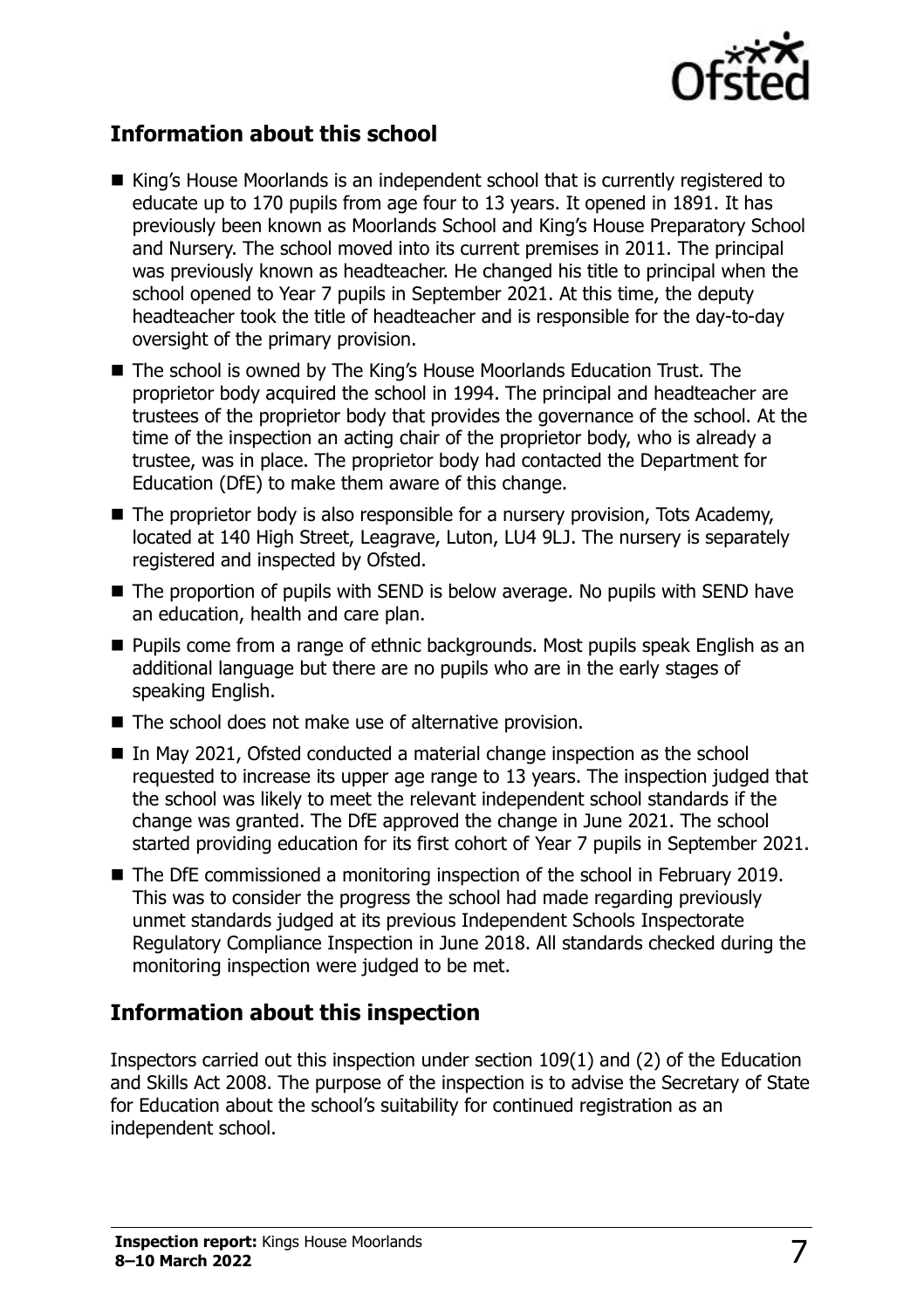

The school meets the independent school standards. These are the requirements set out in the schedule to the Education (Independent School Standards) Regulations 2014.

This was the first routine inspection the school received since the COVID-19 pandemic began. Inspectors discussed the impact of the pandemic with the school and have taken that into account in their evaluation of the school.

- Inspectors met with the principal, headteacher and acting chair of the proprietor body. Inspectors also spoke to members of staff and considered the 13 responses to Ofsted's online staff survey.
- To evaluate the quality of education, inspectors carried out deep dives into early reading, mathematics, computing and PSHE. These included visiting lessons, looking at pupils' work, checking curriculum plans and talking to staff and pupils. Inspectors also looked at pupils' work and curriculum plans and visited lessons in several other subjects.
- The lead inspector met with the designated safeguarding lead and headteacher to discuss their work to safeguard pupils. Inspectors also scrutinised records, policies and procedures relating to safeguarding and pupils' welfare and well-being.
- Inspectors reviewed a range of policies, documents and records, including those for attendance and behaviour.
- To gather pupils' views, inspectors held meetings with groups of pupils and spoke to pupils when visiting lessons and during break and lunchtimes. An inspector also spoke to pupils attending the before-school club. Inspectors reviewed the 37 responses to Ofsted's online pupil survey.
- Inspectors considered the nine responses and free-text comments to the online parent survey, Ofsted Parent View. An inspector also spoke to parents at the end of the school day and analysed the responses to a recent parental survey carried out by school leaders.

#### **Inspection team**

Paul Wilson, lead inspector **Her Majesty's Inspector** 

Charlie Fordham Her Majesty's Inspector